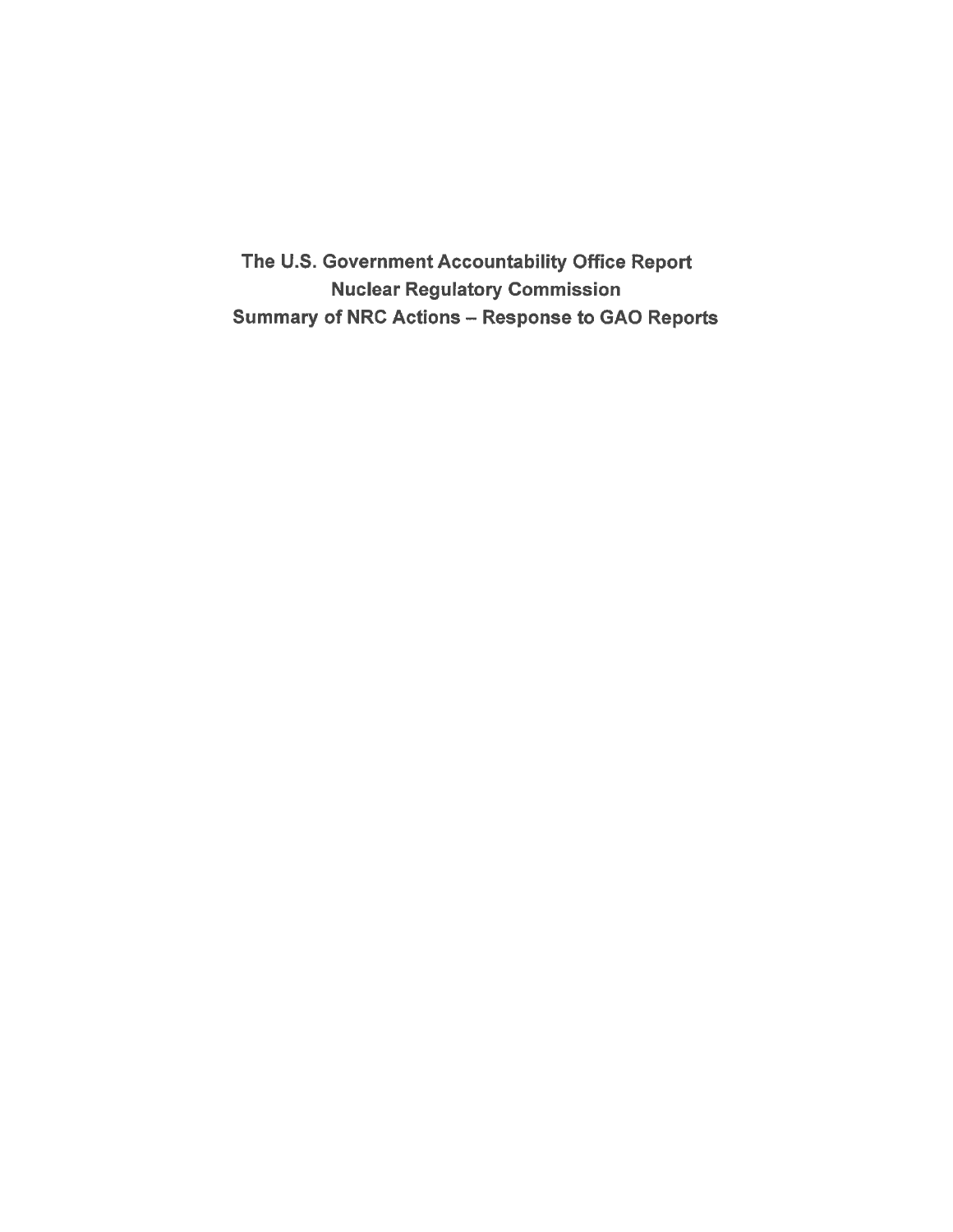# **SUMMARY OF NRC ACTIONS - RESPONSE TO GAO REPORTS**

| Nuclear Regulatory Commission: NRC Needs to Improve Its Cost Estimates by Incorporating More |
|----------------------------------------------------------------------------------------------|
| Nuclear Security: NRC Has Enhanced the Controls of Dangerous Radioactive Materials, but      |
| Federal Chief Information Officers: Critical Actions Needed to Address Shortcomings and      |
| Combating Nuclear Terrorism: NRC Needs to Take Additional Actions to Ensure the Security of  |
| Information Technology: Agencies Need to Fully Implement Key Workforce Planning Activities   |
| Nuclear Regulatory Commission: Fee-Setting, Billing, and Budgeting Processes Have Improved,  |

 $\vec{h}$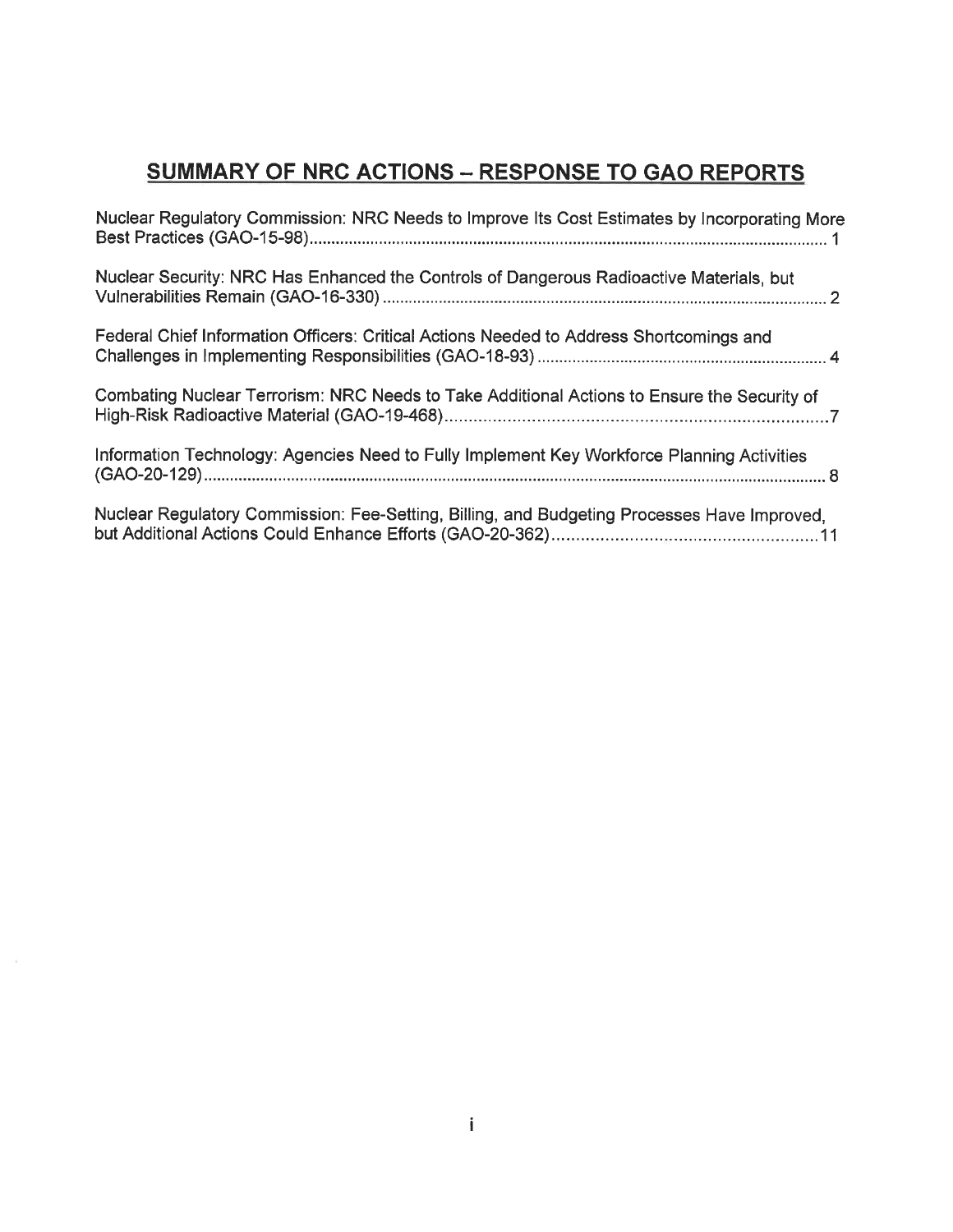# **The U.S. Government Accountability Office Report Nuclear Regulatory Commission: NRC Needs to Improve Its Cost Estimates by Incorporating More Best Practices December 2014 (GA0-15-98)**

The U.S. Government Accountability Office (GAO), in its report, "Nuclear Regulatory Commission: NRC Needs to Improve Its Cost Estimates by Incorporating More Best Practices," recommended that the U.S. Nuclear Regulatory Commission (NRC) align its procedures with relevant cost-estimating best practices identified in GAO-089-3SP, "GAO Cost Estimating and Assessment Guide: Best Practices for Developing and Managing Capital Program Costs" (March 2009). The status of the actions taken by the NRC in response to the GAO recommendation is provided below.

#### Recommendation:

To improve the reliability of its cost estimates, as the NRC revises its cost estimating procedures, the NRC Chairman should ensure that the agency aligns the procedures with relevant cost estimating best practices identified in the GAO Cost Estimating and Assessment Guide and ensure that future cost estimates are prepared in accordance with relevant cost estimating best practices.

#### Status:

The NRC is updating its cost-benefit guidance to incorporate cost estimating best practices and the treatment of uncertainty to support the development of more realistic estimates of the costs to implement proposed requirements. This guidance update addresses relevant best practices provided by GAO and feedback provided by licensees, the Nuclear Energy Institute, and other stakeholders. This update will also consolidate guidance documents, incorporate recommendations from the GAO report on the NRC's cost-estimating practices and cost-estimating best practices from the GAO guide, and capture best practices for the consideration of qualitative factors in accordance with Commission direction in the Staff Requirements Memorandum (SRM) for SECY-14-0087, "Qualitative Consideration of Factors in the Development of Regulatory Analyses and Backfit Analyses."

The cost-benefit guidance update was released on April 14, 2017, for a 60-day public comment period. Comments received were reviewed and addressed, and in March 2018, the staff submitted a draft of the final guidance (NUREG/BR-0058) to the Commission for approval. In July 2019, the Commission directed the staff to update NUREG/BR-0058 to align with the update to Management Directive (MD) 8.4, "Management of Backfitting, Forward Fitting, Issue Finality, and Information Requests," that the Commission approved in May 2019. The staff made conforming changes to NUREG/BR-0058 and submitted a revised draft of NUREG/BR-0058 to the Commission on January 28, 2020 (SECY-20-0008, "Draft Final NUREG/BR-0058, Revision 5, 'Regulatory Analysis Guidelines of the U.S. Nuclear Regulatory Commission"'). Following Commission review and approval, the staff will issue the final NUREG/BR-0058 and reference it on the NRC public website.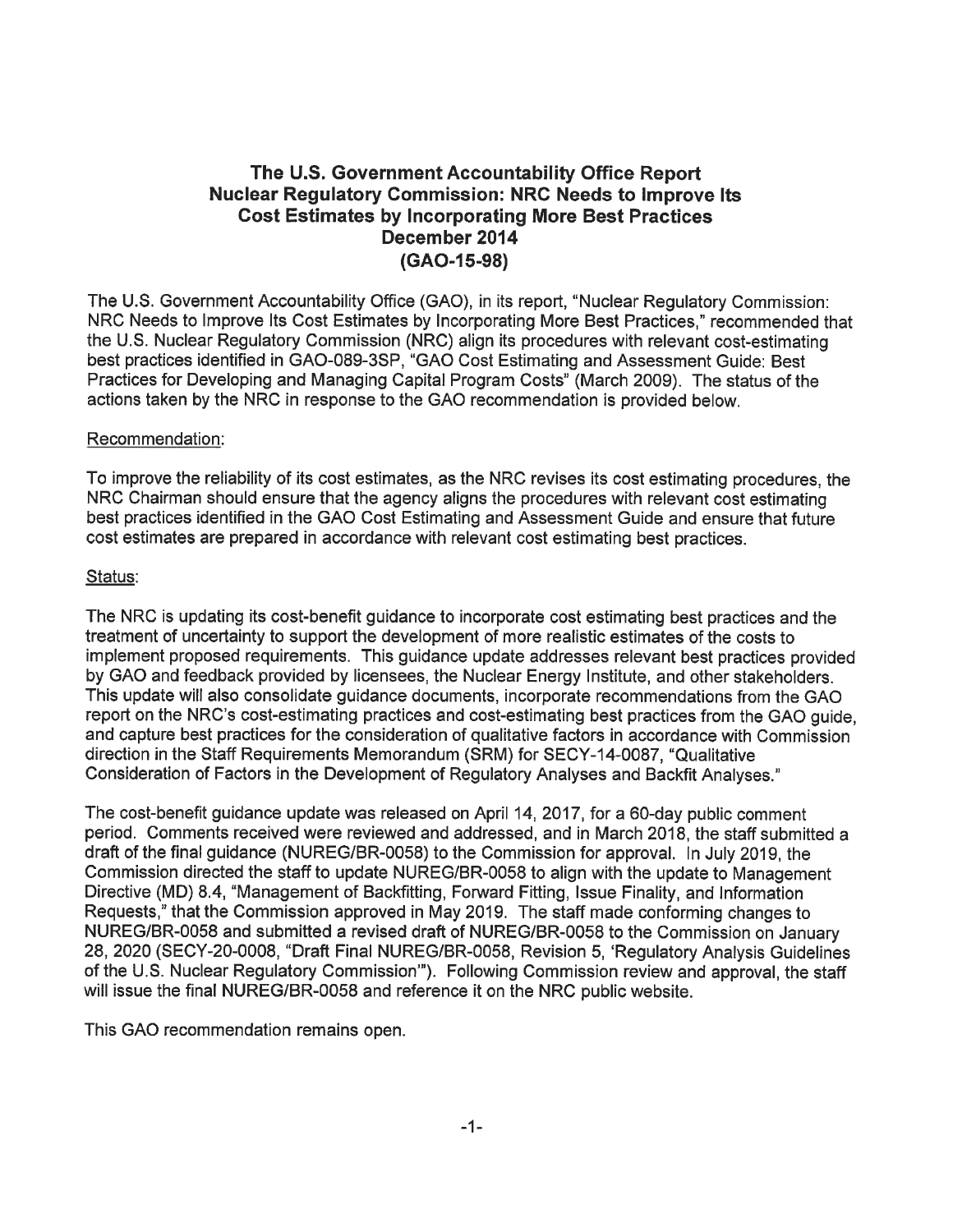# **The U.S. Government Accountability Office Report Nuclear Security: NRC Has Enhanced the Controls of Dangerous Radioactive Materials, but Vulnerabilities Remain July 2016 (GAO-16-330)**

GAO, in its report, "Nuclear Security: NRC Has Enhanced the Controls of Dangerous Radioactive Materials, but Vulnerabilities Remain," made three recommendations to the NRC to address vulnerabilities associated with licensing and accountability strategies for Category 3 sources and quantities of radioactive material. The status of the actions taken by the NRC in response to the GAO recommendations is provided below.

#### Recommendation 1:

Because some quantities of radioactive materials are potentially dangerous to human health if not properly handled, the NRC should take action to better track and secure these materials and verify the legitimacy of the licenses for those who seek to possess them. Specifically, the NRC should take the steps needed to include Category 3 sources in the National Source Tracking System and add agreement state Category 3 licenses to the Web-based Licensing (WBL) System as quickly as reasonably possible.

#### Status:

On December 21, 2021, in SRM-SECY-17-0083, "Staff Requirements Memorandum SECY-17- 0083 - Re-Evaluation of Category 3 Source Security and Accountability in Response to SRM-COMJMB-16-0001," the Commission directed the staff to pursue rulemaking to amend the regulations in Title 10 of the Code of Federal Regulations (10 CFR) Parts 30, 40, and 70 to:

- 1. require safety and security equipment to be in place before granting a license for an unknown entity in order to address the concern related to obtaining a valid license using a fictitious company or by providing false information;
- 2. clarify license verification methods for transfers involving quantities of radioactive material that are below Category 2 thresholds in order to: (a) update the oral certification method to require that the certification be followed up with confirmation by the use of one of the other acceptable verification methods in those parts, and (b) remove the obsolete method of obtaining other sources of information compiled by a reporting service from official records; and,
- 3. require licensees transferring Category 3 quantities of radioactive material to verify licenses through the Licensee Verification System (LVS) or the regulatory authority. For this activity Agreement States that do not use the WBL System as their license tracking system would need to either voluntarily provide their licenses authorizing Category 3 quantities of radioactive material to the NRC to facilitate verification through LVS or perform manual license verification.

The Commission did not direct the staff to include Category 3 sources in the National Source Tracking System.

The NRC staff is developing a rulemaking plan for Commission consideration.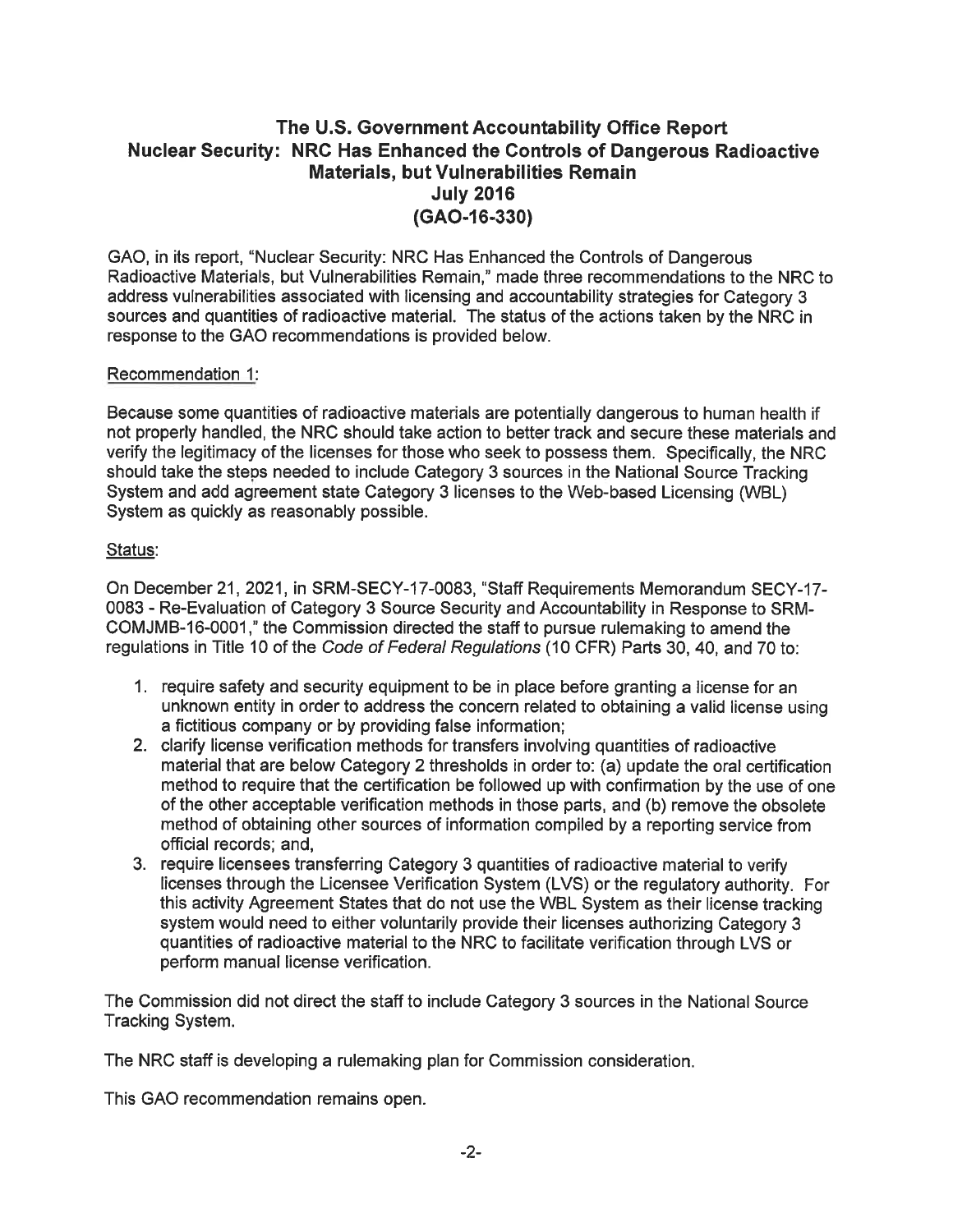### Recommendation 2:

Because some quantities of radioactive materials are potentially dangerous to human health if not properly handled, the NRC should take action to better track and secure these materials and verify the legitimacy of the licenses for those who seek to possess them. Specifically, the NRC should at least until such time that Category 3 licenses can be verified using the License Verification System, require that transferors of Category 3 quantities of radioactive materials confirm the validity of a would-be purchaser's radioactive materials license with the appropriate regulatory authority before transferring any Category 3 quantities of licensed materials.

# Status:

Please see the response to Recommendation 1.

This GAO recommendation remains open.

#### Recommendation 3:

Because some quantities of radioactive materials are potentially dangerous to human health if not properly handled, the NRC should take action to better track and secure these materials and verify the legitimacy of the licenses for those who seek to possess them. Specifically, the NRC should, as part of the ongoing efforts of the NRC working groups meeting to develop enhancements to the pre-licensing requirements for Category 3 licenses, consider requiring that an on-site security review be conducted for all unknown applicants of Category 3 licenses to verify that each applicant is prepared to implement the required security measures before taking possession of licensed radioactive materials.

# Status:

In addition to the Commission direction described in response to Recommendations 1 and 2, the NRC has taken action to address parts of this recommendation. For example, the NRC has issued a revision to the pre-licensing guidance. The revised guidance emphasizes that licenses should not be hand-delivered during a pre-licensing site visit and outlines processes to conduct additional screening of applicants and evaluate any potential security risks identified during the application review, as appropriate. The NRC has also updated its licensing and inspection courses and offered multiple targeted training sessions to ensure that license reviewers understand the revisions to the pre-licensing guidance and to reinforce expectations regarding adherence to licensing processes.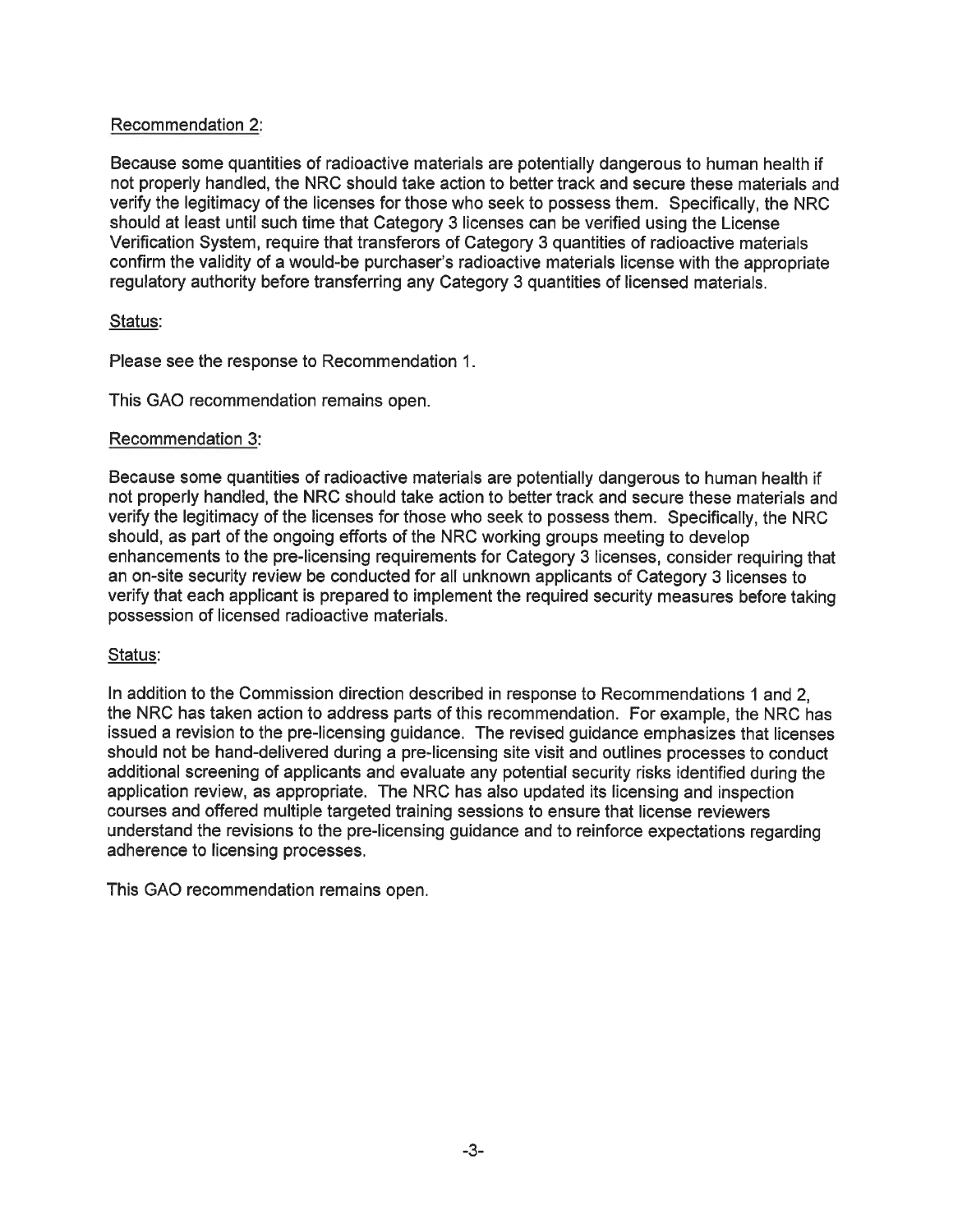# **The U.S. Government Accountability Office Report Federal Chief Information Officers: Critical Actions Needed to Address Shortcomings and Challenges in Implementing Responsibilities March 2020 (GAO-18-93)**

GAO, in its report, "Federal Chief Information Officers: Critical Actions Needed to Address Shortcomings and Challenges in Implementing Responsibilities," made one recommendation to the NRC to ensure that the agency's information technology (IT) management policies address the role of the Chief Information Officer (CIO) for key responsibilities in five areas - IT Leadership and Accountability, IT Strategic Planning, IT Workforce, IT Investment Management, and Information Security. The status of actions taken by the NRC in response to the GAO recommendation is provided below.

#### Recommendation 23:

The Chairman of the Nuclear Regulatory Commission should ensure that the agency's IT management policies address the role of the CIO for key responsibilities in the five areas we identified.

# Status:

The NRC has identified proposed policies and appropriate language to include key responsibilities for the role of the CIO based upon the five areas identified by GAO. The NRC has updated and established agency policy to address each of the five areas.

In April 2020, the NRC submitted updated information to GAO, and GAO agreed that the NRC had appropriately addressed a number of the recommendations, including all the recommendations in the area of IT Strategic Workforce. Below is a summary of the NRC's actions in response to the remaining four areas of key IT Management responsibilities identified by GAO.

# Information Technology Leadership and Accountability

#### **Report directly to the agency head or that official's deputy**

As detailed in the agency's May 7, 2018, letter to GAO, the NRC believes that it is fully compliant with this requirement. The NRC-specific organizational legislation (Reorganization Plan No. 1 of 1980) assigns the agency's "administrative functions" to the Chairman and then requires the Chairman to delegate them to the Executive Director for Operations (EDO). The NRC's CIO reports directly to the EDO, who serves as the Chief Operating Officer. The CIO also has direct access to the Chairman.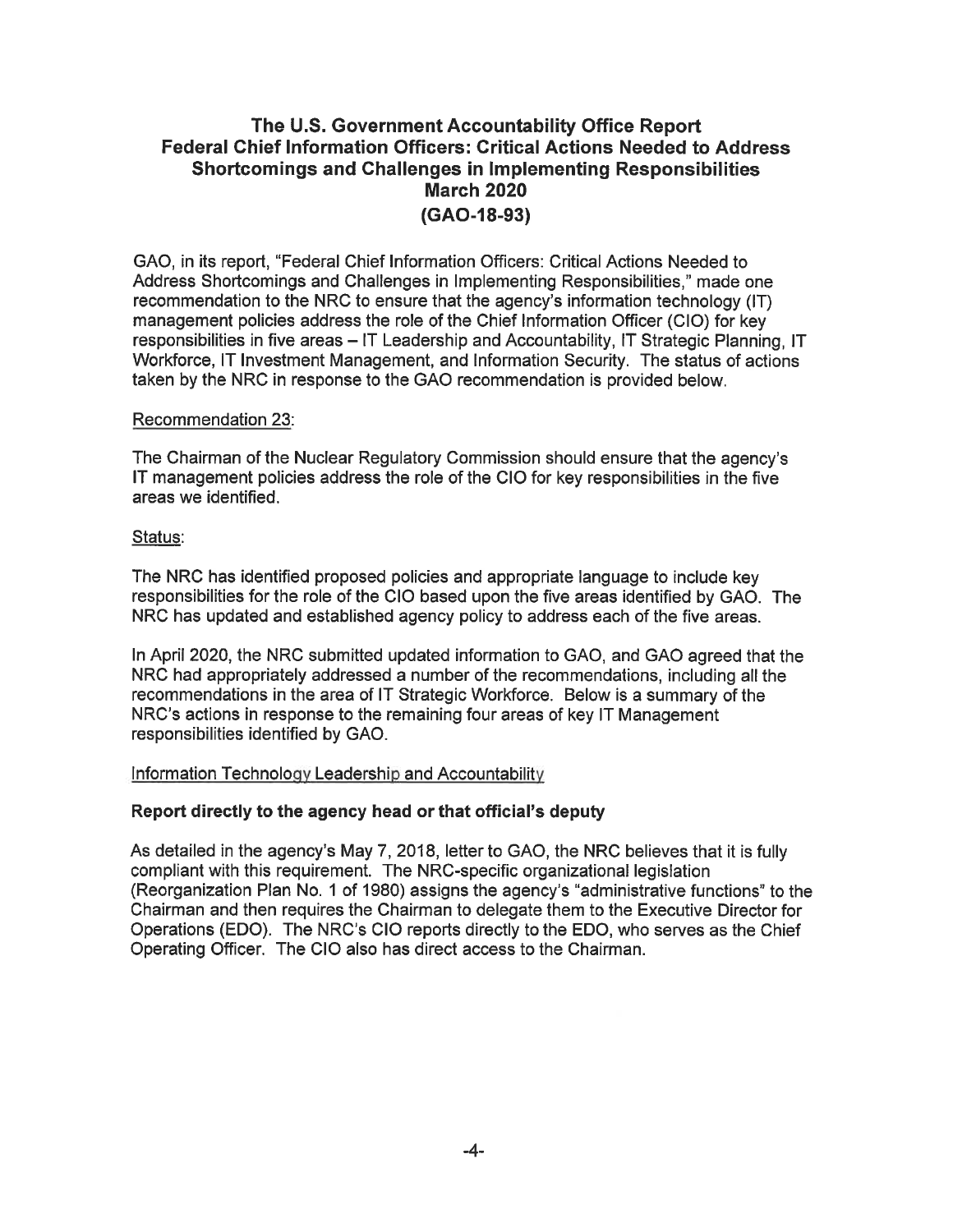# Information Technologies Strategic Planning

#### **Benchmark agency processes against private and public sector performance**

The CIO will continue benchmarking processes against both private and public sectors as part of the **NRC's** Information Technology/Information Management (IT/IM) Strategic Plan.

#### **Ensure that agency processes are analyzed and revised as appropriate before makingsignificant IT investments**

The NRC has issued an agency-wide announcement establishing the policy as an addendum to MD 2.8, "Integrated Information Technology/Information Management (IT/IM) Governance Framework" to explicitly describe the CIO's responsibility and authority to ensure that agency processes are analyzed and revised as appropriate before making significant IT investments.

#### Information Technologies Investment Management

#### **Advise the head of the agency on whether to continue, modify, or terminate any acquisition, investment, or activity that includes a significant IT component based on the CIO's evaluation**

The CIO advises both the Chairman and the EDO on the IT investments and activities on a regular basis. The role and responsibilities of the CIO are outlined in MD 2.8, "Integrated Information Technology/Information Management (IT/IM) Governance Framework."

The CIO and Chief Financial Officer (CFO) define and provide oversight of the process by which the CIO, CFO, Chief Acquisition Officer, and Chief Human Capital Officer work with program leadership to plan an overall IT portfolio that efficiently and effectively leverages IT for strategic outcomes in support of the NRC's program and business objectives. This includes defining the level of detail at which IT resources are budgeted and defining processes to track planned expenditures for IT resources against actual expenditures for all transactions that include IT resources.

Additionally, the CIO briefs the Chairman through periodic one-on-one meetings on IT challenges and investments. During these meetings, the CIO advises the Chairman on whether to continue, modify, or terminate any acquisition, investment, or activity that includes a significant IT component based on the CIO's evaluation.

#### **Maintain a strategy to consolidate and optimize data centers**

The CIO provides oversight and monitoring of the NRC's Data Center Consolidation reporting and activities through the following activities: 1) evaluating the agency's data center closures and cost savings; (2) assessing the agency's progress against the Office of Management and Budget's (OMB's) data center optimization targets; and (3) monitoring effective agency practices for achieving data center closures, cost savings, and optimization progress. This information was included as part of the GAO-16-323 and GAO-19-241 reports, both of which have been completed. The NRC has added this language to MD 2.8, "Integrated Information Technology/Information Management (IT/IM) Governance Framework."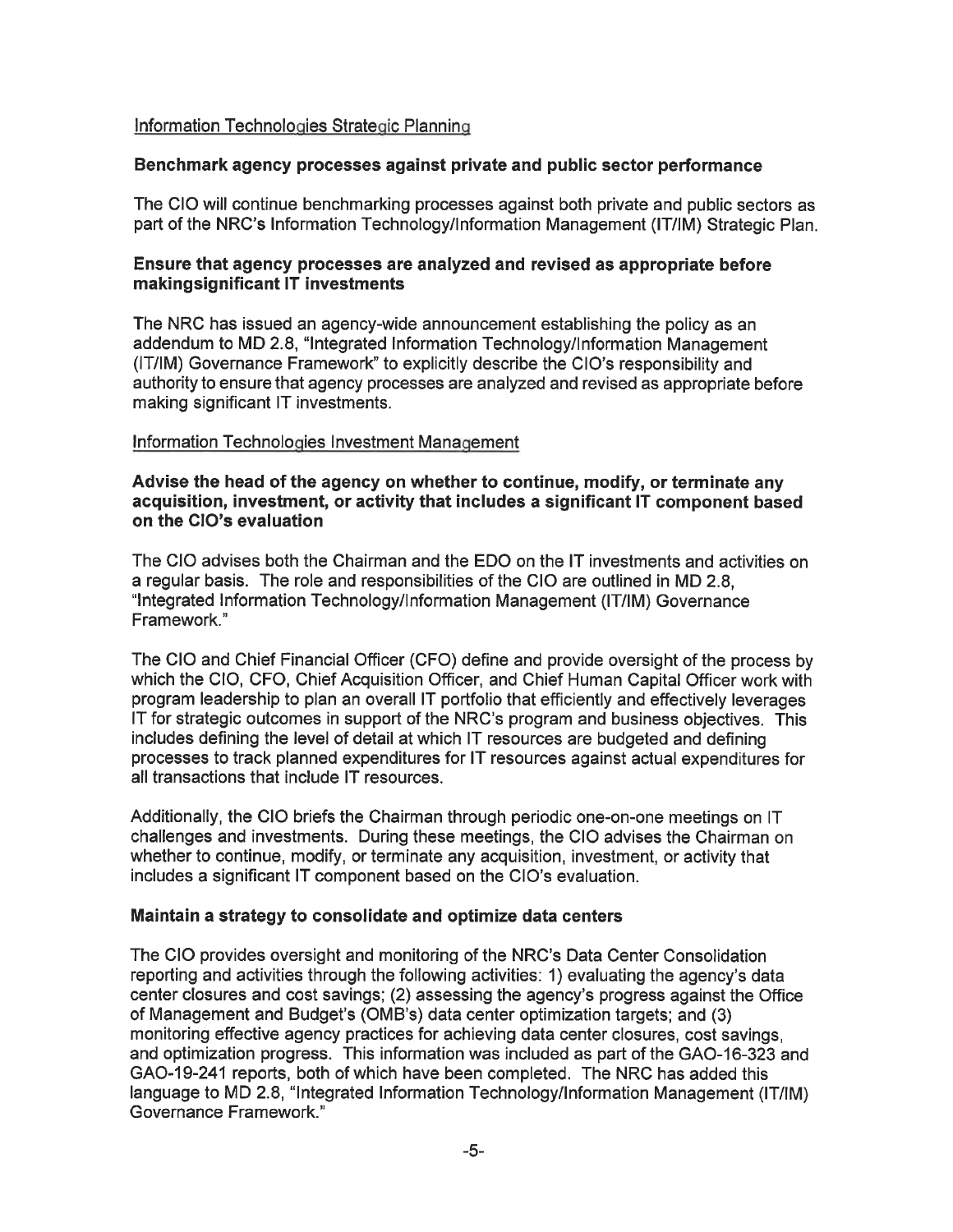The NRC reported to 0MB that as of January 2020, all metrics outlined in the current Data Center Optimization Initiative to consolidate and optimize data centers have been met. These metrics are currently shown as completed in the 0MB MAX portal dashboard.

#### Information Security

#### **Ensure that senior agency officials, including CIOs of bureaus or equivalent officials, carry out their information security responsibilities**

As the agency authorizing official, the CIO provides oversight of key agency officials in their respective roles as outlined in MD 12.5, "NRC Cybersecurity Program." Additionally, the CIO oversees the system ownership roles of the Office Directors, Regional Administrators, and Services Development and Operations Division Director. The CIO has oversight of the Chief Information Security Officer, works with the CFO on budget oversight of IT as outlined in the Federal IT Acquisition Reform Act, and works with the Acquisition Management Division in the Office of Administration in overseeing acquisition budget requests.

The CIO provides oversight of the NRC Cybersecurity Program. The cybersecurity Performance Metric, which is reported on a quarterly basis, reports the information security responsibilities of all employees including agency senior officials based upon five major criteria. The five major criteria include: 1) Computer Security Awareness training, 2) Role-based training, 3) Continuous Monitoring, 4) Cybersecurity Incidents, and 5) Phishing. Additionally, the NRC has added language to MD 2.8, "Integrated Information Technology/Information Management (IT/IM) Governance Framework" clarifying that the CIO ensures development and maintenance of an agencywide continuous monitoring strategy and ensures the continuous monitoring of the cybersecurity state of the NRC's IT systems is performed consistently with that strategy.

The CIO ensures cybersecurity requirements are properly incorporated into the agency's IT operations and System Development Life Cycle (SDLC) methodology, and system security engineering principles, concepts, and techniques are employed during the SDLC to facilitate the development, deployment, operation, and sustainment of trustworthy and adequately secured systems.

The CIO serves as the Senior Agency Official responsible for Controlled Unclassified Information (CUI); manages and implements the CUI program in accordance with 32 CFR Part 2002; and manages the NRC's implementation of the CUI program, including the NRC's transition to that program. In this role, the CIO performs the following: (a) Ensures that electronic documents not covered by a waiver from the CUI executive agent containing CUI include appropriate markings such that when the document is printed or viewed, the markings are evident in accordance with CUI marking requirements; (b) Ensures that electronic CUI is protected in accordance with CUI requirements; and (c) Ensures electronic CUI is encrypted or rendered indecipherable to unauthorized users while in transit and while stored.

The NRC considers this recommendation to be closed.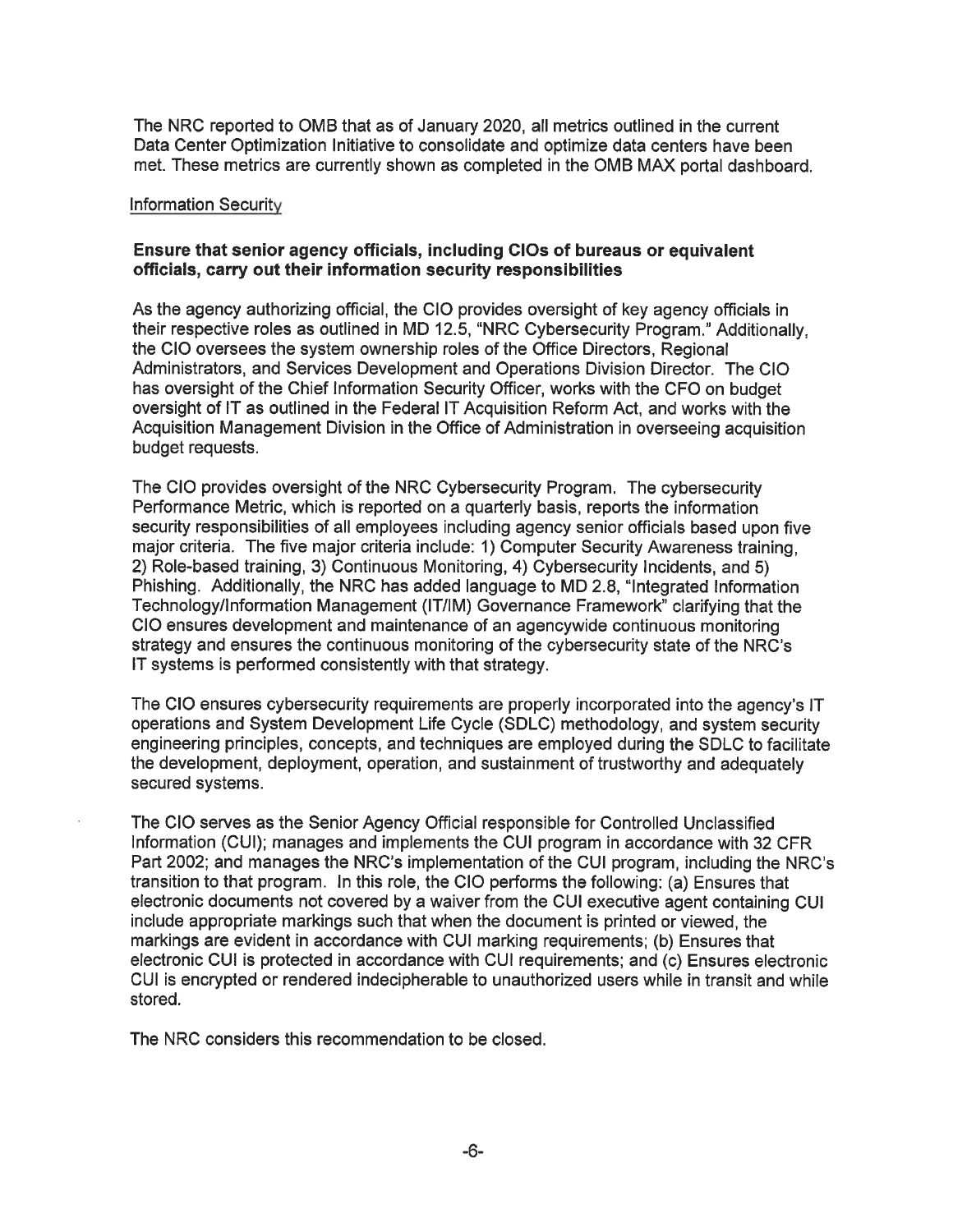# **The U.S. Government Accountability Office Report Combating Nuclear Terrorism: NRC Needs to Take Additional Actions to Ensure the Security of High-Risk Radioactive Material April 2019 (GA0-19-468)**

GAO, in its report, "Combating Nuclear Terrorism: The NRC Needs to Take Additional Actions to Ensure the Security of High-Risk Radioactive Material," made three recommendations to the NRC related to the security of radioactive material. Two of these recommendations have been previously reported as implemented. The status of the actions taken by the NRC in response to the remaining GAO recommendation is provided below.

#### Recommendation 2:

The Chairman of the NRC should require additional security measures for high-risk quantities of certain category 3 radioactive material and **assess** whether other category 3 materials should also be safeguarded with additional security measures.

#### Status:

On December 21, 2021, in SRM-SECY-17-0083, "Staff Requirements Memorandum SECY-17- 0083 - Re-Evaluation of Category 3 Source Security and Accountability in Response to SRM-COMJMB-16-0001," the Commission directed the staff to pursue rulemaking to amend the regulations in Title 10 of the Code of Federal Regulations (10 CFR) Parts 30, 40, and 70 to:

- 1. require safety and security equipment to be in place before granting a license for an unknown entity in order to address the concern related to obtaining a valid license using a fictitious company or by providing false information;
- 2. clarify license verification methods for transfers involving quantities of radioactive material that are below Category 2 thresholds in order to: (a) update the oral certification method to require that the certification be followed up with confirmation by the use of one of the other acceptable verification methods in those parts, and (b) remove the obsolete method of obtaining other sources of information compiled by a reporting service from official records; and,
- 3. require licensees transferring Category 3 quantities of radioactive material to verify licenses through the LVS or the regulatory authority. For this activity Agreement States that do not use the WBL System as their license tracking system would need to either voluntarily provide their licenses authorizing Category 3 quantities of radioactive material to the NRC to facilitate verification through LVS or perform manual license verification.

The NRC staff is developing a rulemaking plan for Commission consideration.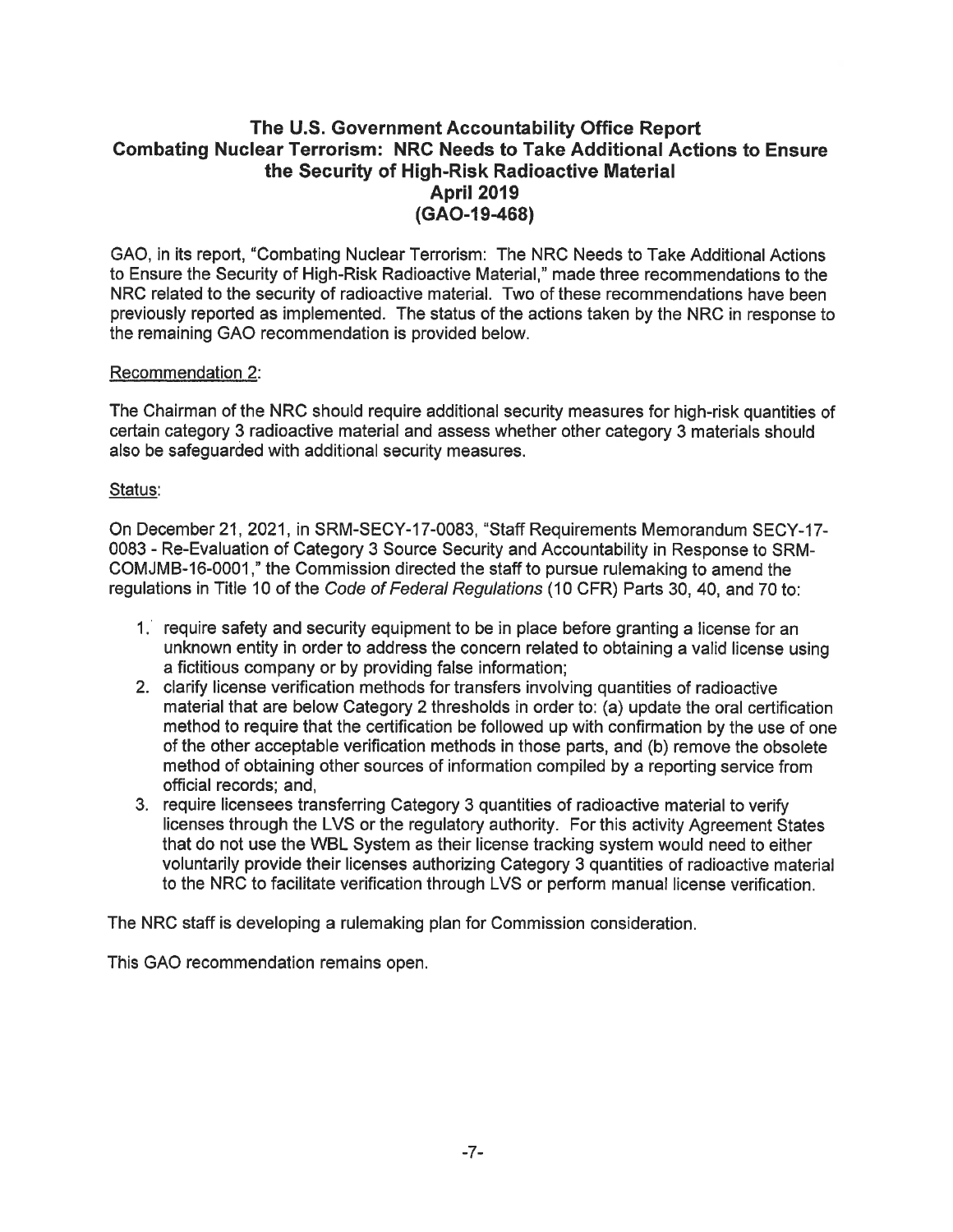# **The U.S. Government Accountability Office Report Information Technology: Agencies Need to Fully Implement Key Workforce Planning Activities March 2020 (GAO-20-129)**

The Federal government spends over \$90 billion on IT. Despite this large investment, projects too frequently fail or incur cost overruns and schedule slippages while contributing little to mission-related outcomes. Effectively implementing workforce planning activities can facilitate the success of major acquisitions. GAO was asked to conduct a government-wide review of IT workforce planning. The objective was to determine the extent to which Federal agencies effectively implemented IT workforce planning practices. GAO made one recommendation to the NRC in this report.

#### Recommendation 14:

The Chairman of the Nuclear Regulatory Commission should ensure that the agency fully implements each of the seven key IT workforce planning activities it did not fully implement.

#### Status:

The following summary describes the actions taken by the NRC to fully implement seven key IT workforce planning activities identified by GAO.

# **Develop competency and staffing requirements**

The NRC is in the process of developing competency requirements for its IT staff. The NRC has initiated competency modeling for IT roles and is engaged in ongoing development of staffing targets for its IT staff. This modeling projects staffing targets over the next 5 years, including mission critical occupations and IT management in response to the Office of Personnel Management's requirement to submit this information annually.

The Office of the Chief Information Officer (OCIO) continues to work closely with the **NRC's** Office of the Chief Human Capital Officer (OCHCO) in the development of IT competency requirements by utilizing the National Initiative for Cybersecurity Education (NICE) Framework as an assessment tool. The NICE Framework will be used to address the identified gaps discovered as a result of the strategic workforce planning process. Although the NICE Framework is based upon cybersecurity positions, the foundation of this framework may be used to identify gaps and competencies for other IT positions. The NICE Framework expresses work as task statements and describes knowledge and skill statements that provide a foundation for learners including students, job seekers, and employees. The use of these statements helps students to develop skills, job seekers to demonstrate competencies, and employees to accomplish tasks. This Framework improves communication about how to identify, recruit, develop, and retain talent.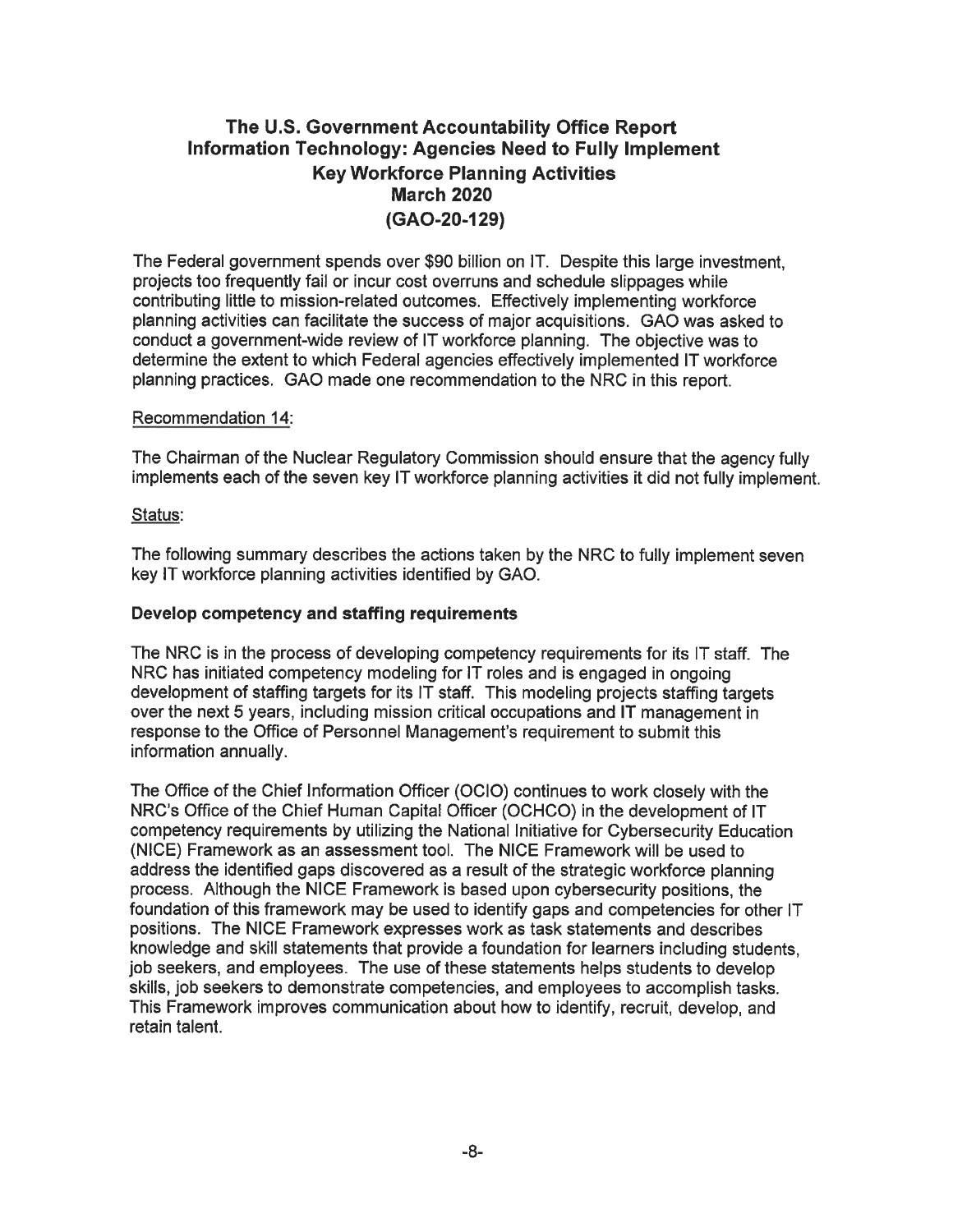### **Assess competency and staffing needs regularly**

Each office within the agency, including the OCIO, is responsible for evaluating its workforce on an annual basis. This evaluation is conducted utilizing six key steps: 1) Annually Set Strategic Direction; 2) Conduct Workforce Forecast and Demand Analysis; 3) Conduct Workforce Supply Analysis; 4) Perform a Gap Analysis and Risk Assessment to Prioritize Results; 5) Develop and Execute Office Strategies; and 6) Monitor, Evaluate, and Revise Strategies.

# **Assess gaps in competencies and staffing**

In fiscal year (FY) 2018, OCIO participated in the enhanced Strategic Workforce Planning (eSWP) process. The eSWP process was designed to provide a baseline for each program office to evaluate its workforce on an annual basis. Currently, on an annual cycle, the Strategic Workforce Planning (SWP) review and evaluation helps the agency be more agile as the workload and workforce needs change and gives the staff information on the expected future mission needs of the NRC, allowing for more effective career planning and development.

# **Developing strategies and plans to address gaps in competencies and staffing**

In FY 2019, the NRC specified competencies for all the IT positions listed in our mission critical occupations (0080 Cybersecurity and 2210 Information Technology Management), which reflects all of the agency's IT positions. The NRC has also joined other Federal agencies that are part of the CIO Council to build career paths/competency models for 64 IT security roles across the Federal government. These activities will further strengthen the agency's enterprise expectations for IT competencies, as well as allow individuals to identify career development opportunities.

#### **Implement activities that address gaps**

The NRC conducted a gap analysis of the current IT workforce, which revealed gaps in cybersecurity and cloud computing. The NRC has developed mitigation strategies to address current skills gaps in those areas. OCHCO continues to partner with OCIO to ensure that the agency maintains the appropriate mix of skill levels to meet its full-time equivalent utilization goal.

# **Monitor the agency's progress in addressing gaps**

The CIO continues to assess the existing IT workforce to identify deficiencies within the agency. The most recent assessment indicated that deficiencies exist in the work role areas of security control assessor and enterprise architect. As attrition occurs, the agency is reassigning current staff where feasible, retraining agency staff, and using contractor support to close current IT work role area gaps that cannot be addressed with internal staff. The agency is also in the process of identifying IT positions for the development of competency models with the associated core competencies and functions. Additionally, to more effectively assess future IT workforce needs, the agency has begun to develop a more comprehensive SWP process that maps the NRC's current IT workforce to the projected agency IT workforce.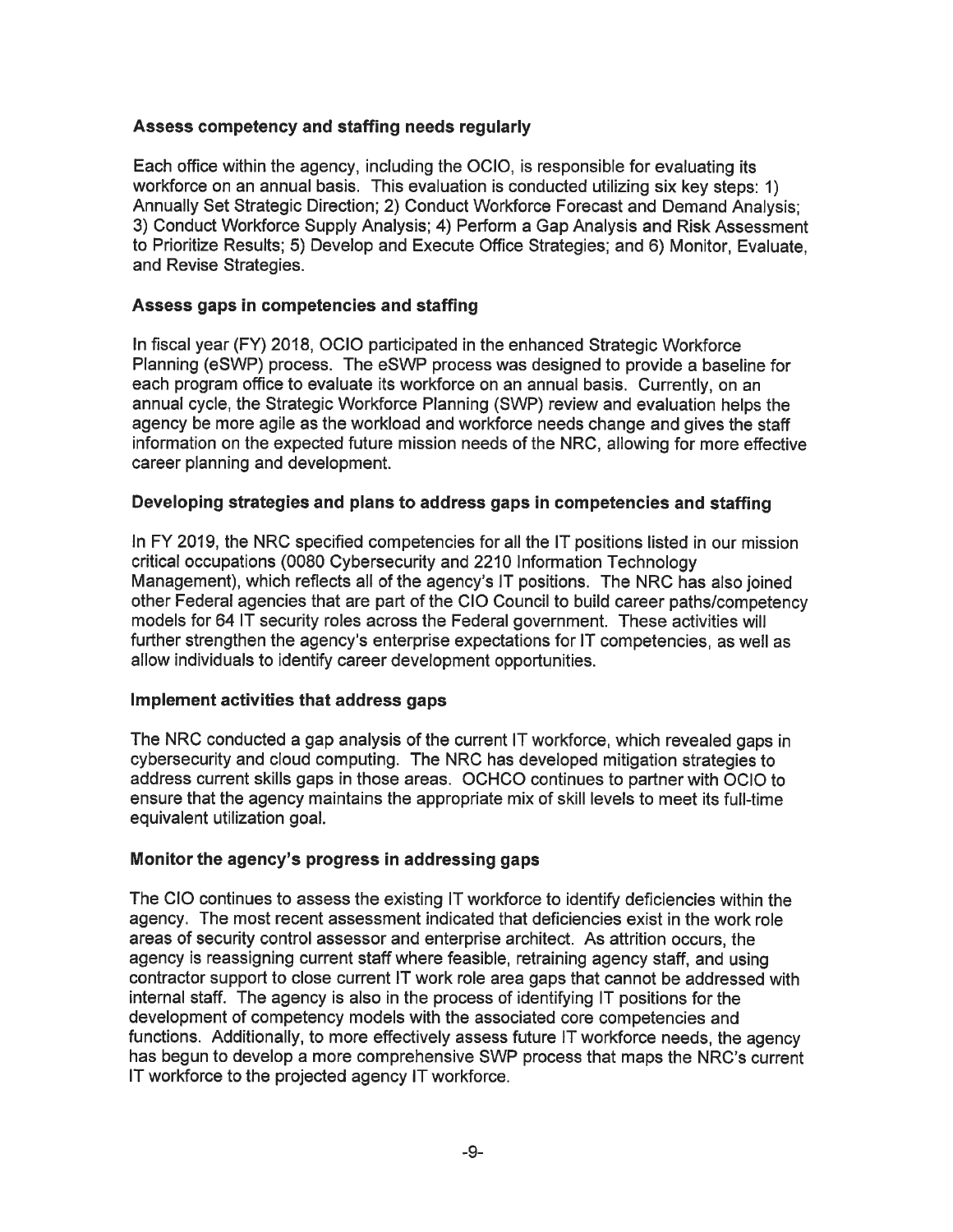#### **Report to agency leadership progress in addressing gaps**

The NRC annually reviews IT skills and capabilities via the staffing plan preparation/review and the eSWP process. In addition, the eSWP includes strategies to address skill gaps. Annually, the NRC has a Human Capital Commission Briefing that is presented to the Chairman and the Commission and includes information on SWP results and strategies, as well as agency workforce data and information. This annual review includes the status of personnel capabilities for the entire agency and review of the IT SWP strategies.